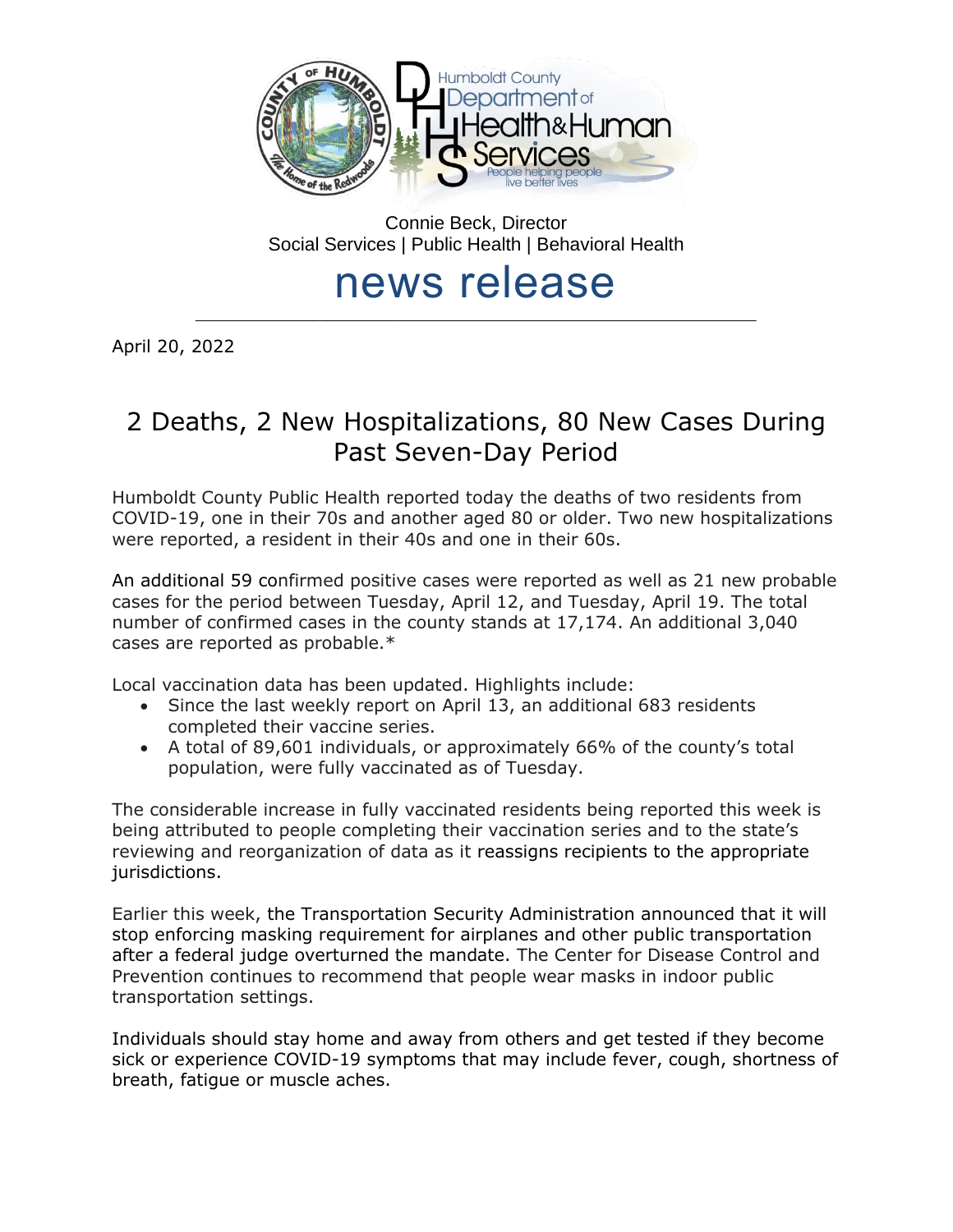OptumServe offers rapid antigen testing and PCR testing services at the Wharfinger site in Eureka daily from 7 a.m. to 7 p.m. Appointments for all testing services are strongly recommended and can be made at *lhi.care/covidtesting* or by calling 888-634-1123.

Vaccines remain readily available and, as always, Humboldt County's vaccination and testing services are available free of charge. Walk-ins are welcome at all Public Health clinics and some pharmacy vaccination sites. Appointments can also be made at [MyTurn.ca.gov.](https://myturn.ca.gov/)

Second booster shots of Pfizer and Moderna are now available at all Humboldt County Public Health vaccine clinics for those 50 and older, as well as certain immunocompromised individuals, as long as it has been four months since your first booster shot. Those interested in a second booster can also check with pharmacies about availability. To check the availability of a specific vaccine, visit the [vaccines.gov](https://www.vaccines.gov/search/) page, or text your ZIP code to 438829 to locate a nearby pharmacy offering vaccines.

See the schedule below for specific Public Health vaccination and testing clinic dates, times, locations and available services. Questions about clinic services can be directed to Public Health at 707-445-6201.

#### **Trinidad — Thursday, April 21, 2 to 5 p.m.**

Trinidad Town Hall Family Clinic (409 Trinity St.) Ages 5 and older Pfizer/Johnson & Johnson/Moderna PCR and rapid testing available on a first-come first-served basis. Walk-ins are welcome.

#### **Eureka — Friday, April 22, 1 to 8 p.m.**

Wharfinger Family Clinic (1 Marina Way) Ages 5 and older Pfizer/Johnson & Johnson/Moderna PCR and rapid testing offered through OptumServe on the lower floor of the Wharfinger Building. Walk-ins are welcome.

#### **Bridgeville — Saturday, April 23, 10 a.m. to 3 p.m.**

Bridgeville Community Center Family Clinic (38717 Kneeland Road) Ages 5 and older Pfizer/Johnson & Johnson/Moderna PCR and rapid testing will be available on a first-come first-served basis Walk-ins are welcome.

#### **Eureka — Monday, April 25, 9 a.m. to 3:30 p.m. Closed from noon to 1 p.m.**

Public Health Main Office (529 I St.) Ages 5 and older